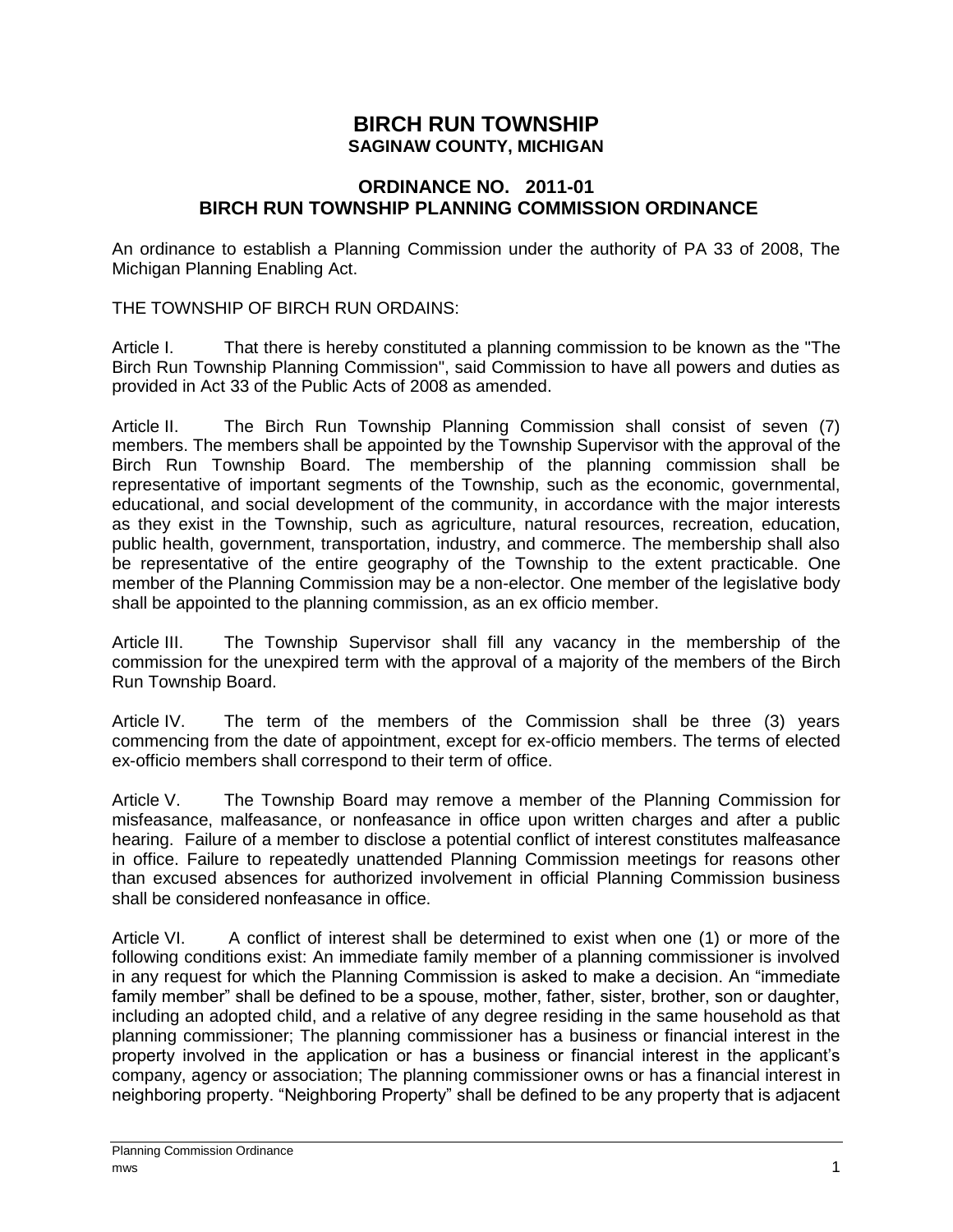to the property subject to the application and any property falling within the notification radius of the subject application; There is reasonable appearance of a conflict of interest as determined by a majority vote of the remaining members of the Planning Commission.

Article VII. The planning commission shall make an annual written report to the Township Board concerning its operations and the status of planning activities, including recommendations regarding actions by the Township Board related to planning and development.

Article VIII. The Township Board may employ a planning director and other personnel as it considers necessary, contract for the services of planning and other technicians, and incur other expenses, within a budget authorized by it.

Article IX. Members of a planning commission may be compensated for their services as provided by the Township Board.

Article X. After preparing the annual report required under Article VII, the planning commission may prepare a detailed budget and submit the budget to Township Board for approval or disapproval. The Township Board annually may appropriate funds for carrying out the purposes and functions permitted under this act, and may match local government funds with federal, state, county, or other local government or private grants, contributions, or endowments.

Article XI. This ordinance and its various articles, paragraphs and clauses thereof are hereby declared to be severable. If any article, paragraph or clause is adjudged unconstitutional or invalid, the remainder of this amendatory ordinance shall not be affected thereby.

Article XII. All ordinances and provisions of ordinances of Birch Run Township in conflict herewith are hereby repealed.

Article XIII. Effective date. This ordinance shall become effective sixty three (63) days after a special notice of adoption is published in the paper in accordance with the statutes provided by the State of Michigan.

Birch Run Township

By: \_\_\_\_\_\_\_\_\_\_\_\_\_\_\_\_\_\_\_\_\_\_\_\_\_\_\_\_\_\_\_\_

Kurt Kiessling, Its Supervisor

By:  $\_$ 

Amy Cook, Its Clerk